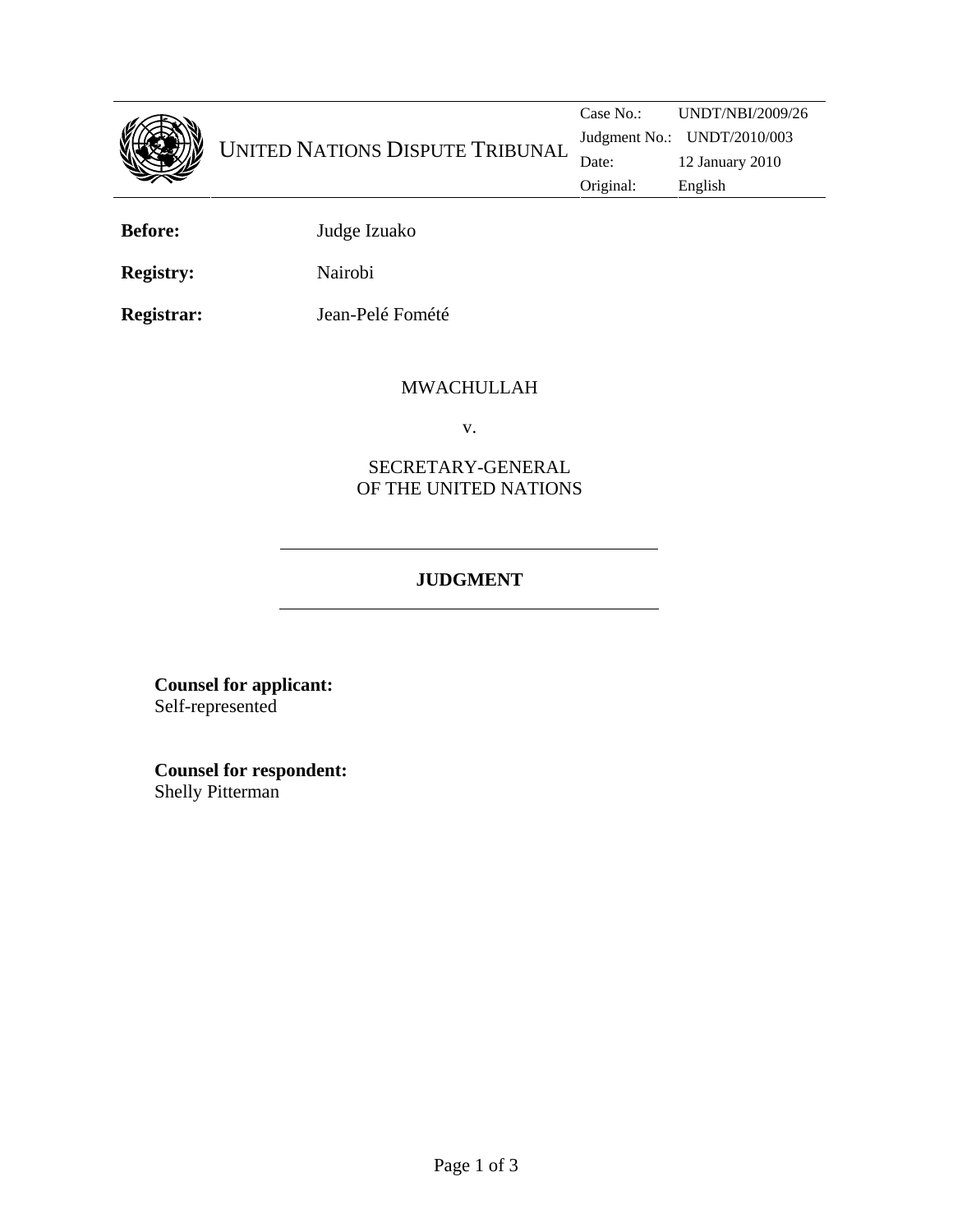1. On 5 October 2009, Registrar of the United Nations Dispute Tribunal (UNDT) in Nairobi wrote to the Parties in this case formally notifying them of the court's receipt of the file in the instant matter, and advised them of further steps to be taken. The Parties were given until 19 October 2009 to i.) examine the index of the file and advise on the completeness of the record; ii.) confirm the details of their counsel; and iii.) make any further submissions.

2. On 19 October 2009, the Registry received a reply to its letter from the Respondent, filed by the United Nations High Commissioner for Refugees (UNHCR). There was no reply from the Applicant.

3. UNHCR's letter included what appeared to be a motion on receivability. The Registry then wrote to UNHCR and provided them with a template for motions and asked that the identified format be complied with. The Respondent was given until 30 October 2009 to file its reformatted motion, which it did on 27 October 2009.

4. In order to ascertain the Applicant's interest in pursuing his claim, a Legal officer from the Registry telephoned the Applicant on 28 October 2009, during the course of which conversation the Applicant was apprised of the importance of meeting the deadlines set by the court.

5. The Applicant was informed that the UNDT was seised of a Motion on Receivability in respect of this case, and that the purpose of the phone call was also to confirm the contact details provided. The Applicant was also informed that he was going to be served with the Motion, and will be given 10 days to respond. The Applicant undertook to do the necessary.

6. The Respondent's Motion was served on the Applicant using his Yahoo email address on 28 October 2009, giving him 10 days to respond. To-date, a Reply has not been filed.